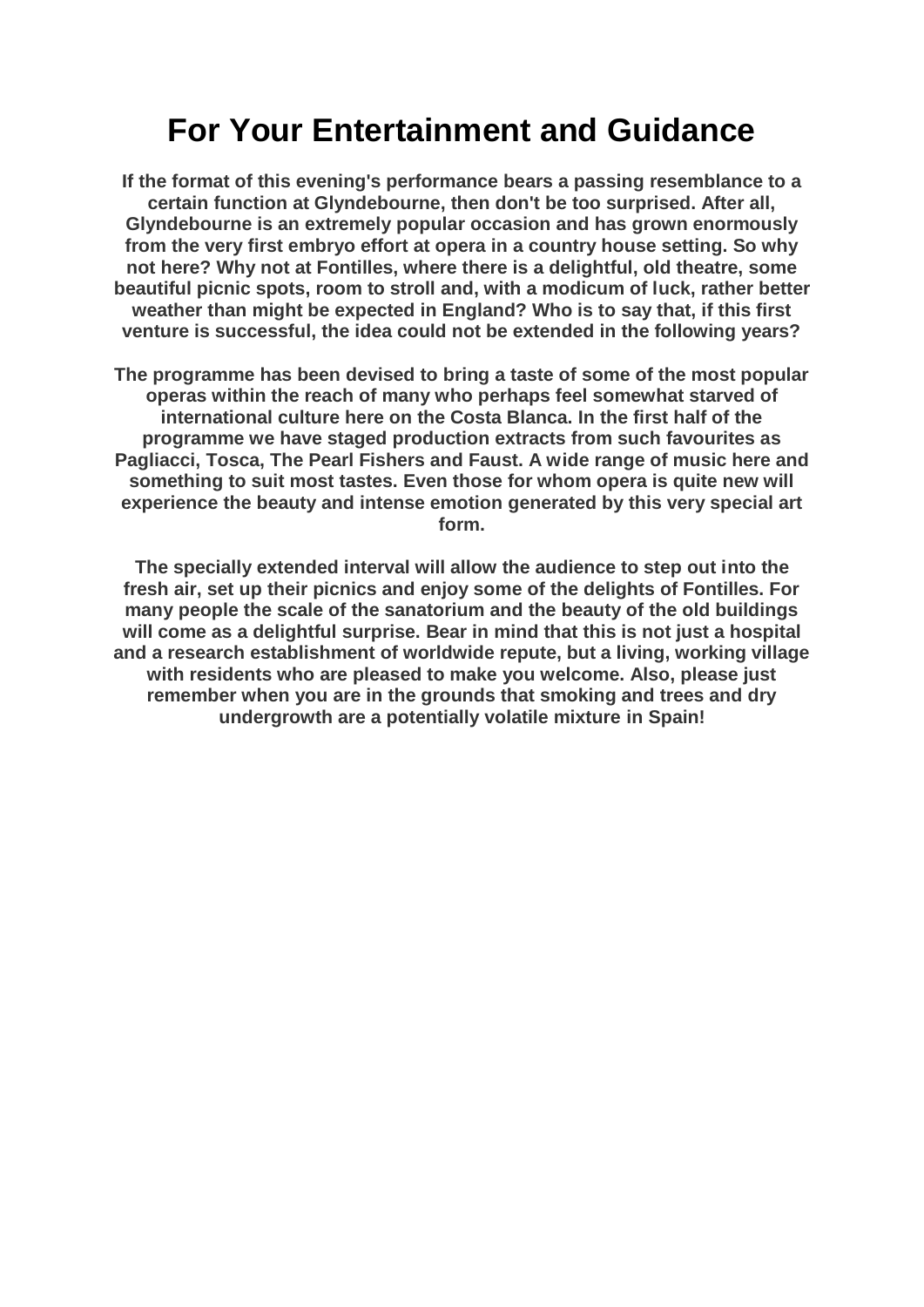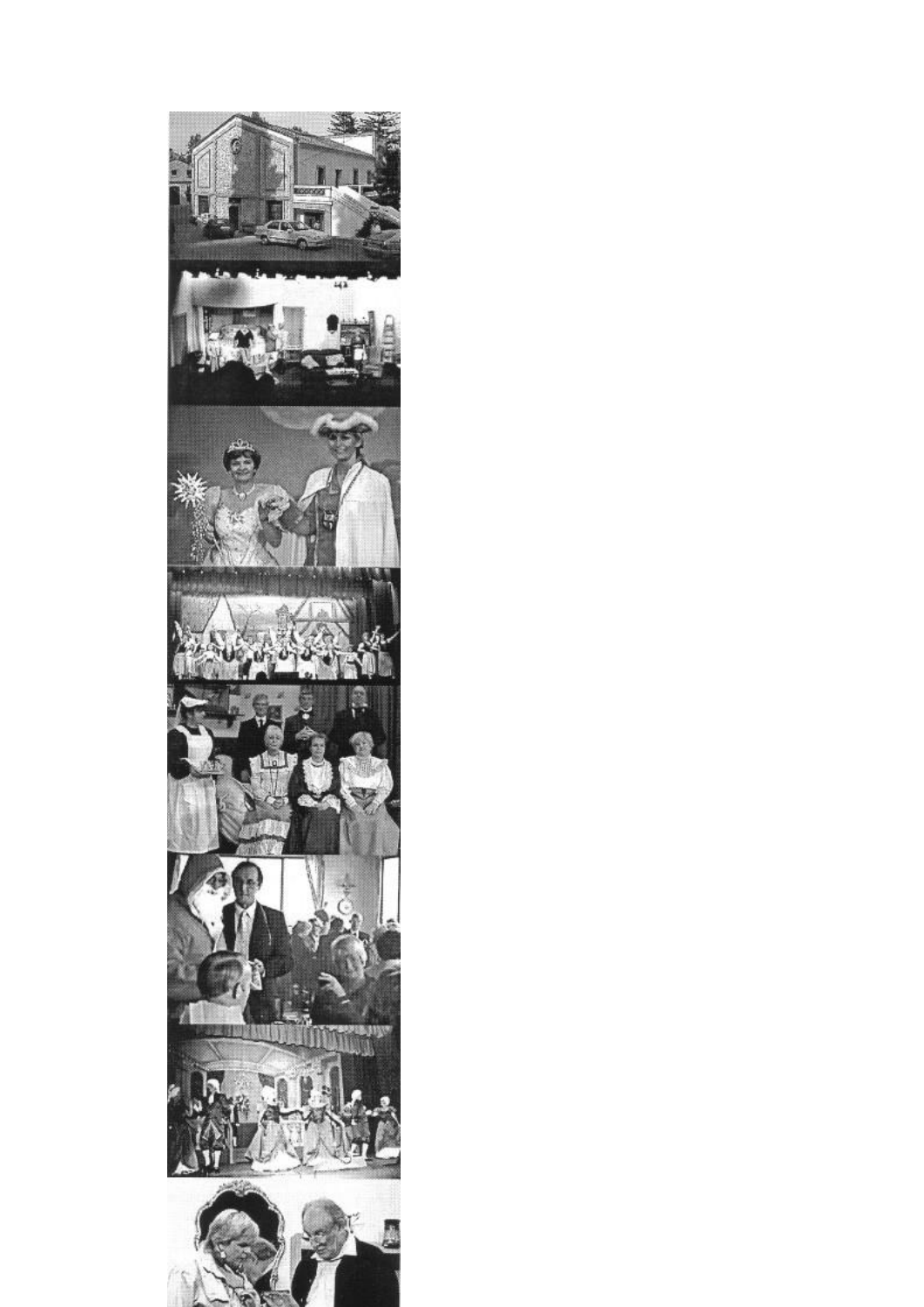**commences the whole scene and tone of the production is changed. Set perhaps in old Vienna, we shall enjoy concert versions of many favourites provided by our trio of excellent singers. In addition, we shall have the added enjoyment of specially choreographed ballet inserts.**

**This production is a joint presentation of Viva La Ópera and Careline Theatre. Viva La Ópera, under it's Director, John Brecknock, and Stage Director, John Bennetts, is responsible for providing your evening's entertainment on stage. Careline Theatre's role in this production is to provide all the other aspects of the presentation, including provision of the theatre, theatre staff and technical operators, publicity and ticket sales, souvenir programmes, etc., etc.. All these tasks are performed, unpaid, by willing volunteers.**

**Careline Theatre was started in 1996 as a Section of Careline/Com-Sanit, a registered Spanish charity providing funds for the improvement and maintenance of the health service in the local area. The lovely theatre at Fontilles had long remained practically unused, and it was a mutually beneficial arrangement that allowed Careline Theatre to begin an ambitious programme of refurbishment. The whole of the stage was re-roped with one kilometre of new rope so that scenery could be 'flown'. The stage itself was completely resurfaced. Badly needed rewiring was carried out right through the theatre. Second-hand, professional-standard lighting and sound equipment was purchased in Spain or brought from UK and installed by Careline Theatre members. The most recent improvements, just in time for the opera-goers, have been more structural in nature, allowing the development of a new foyer and theatre bar. Despite all this expenditure, regular and substantial contributions have been made to the Careline/Com-Sanit charity and funds in the nature of recompense have been paid over to Fontilles.**

**Careline Theatre is now actively pursuing the purchase of good, second-hand, upholstered theatre seating from UK. The addition of extra toilet facilities within the confines of the theatre is another project which is taxing the brains and ingenuity of members.**

**By arrangement with the Directors of Fontilles, Careline Theatre is now responsible for the administration of the theatre. With such a remarkable new facility in the area, it is everyone's wish that the best use be made of the opportunity to bring many different types of theatre within the reach of residents and visitors alike. Any groups, of whatever nationality, which may be interested in using the theatre to mount their own productions, should contact Careline Theatre for details. At the same time, should you be interested in lending your support and/or assistance to Careline Theatre or to Viva La Ópera in the future, then please let us know.**

**This production is the first of what is hoped will be a long succession of cooperative ventures.**